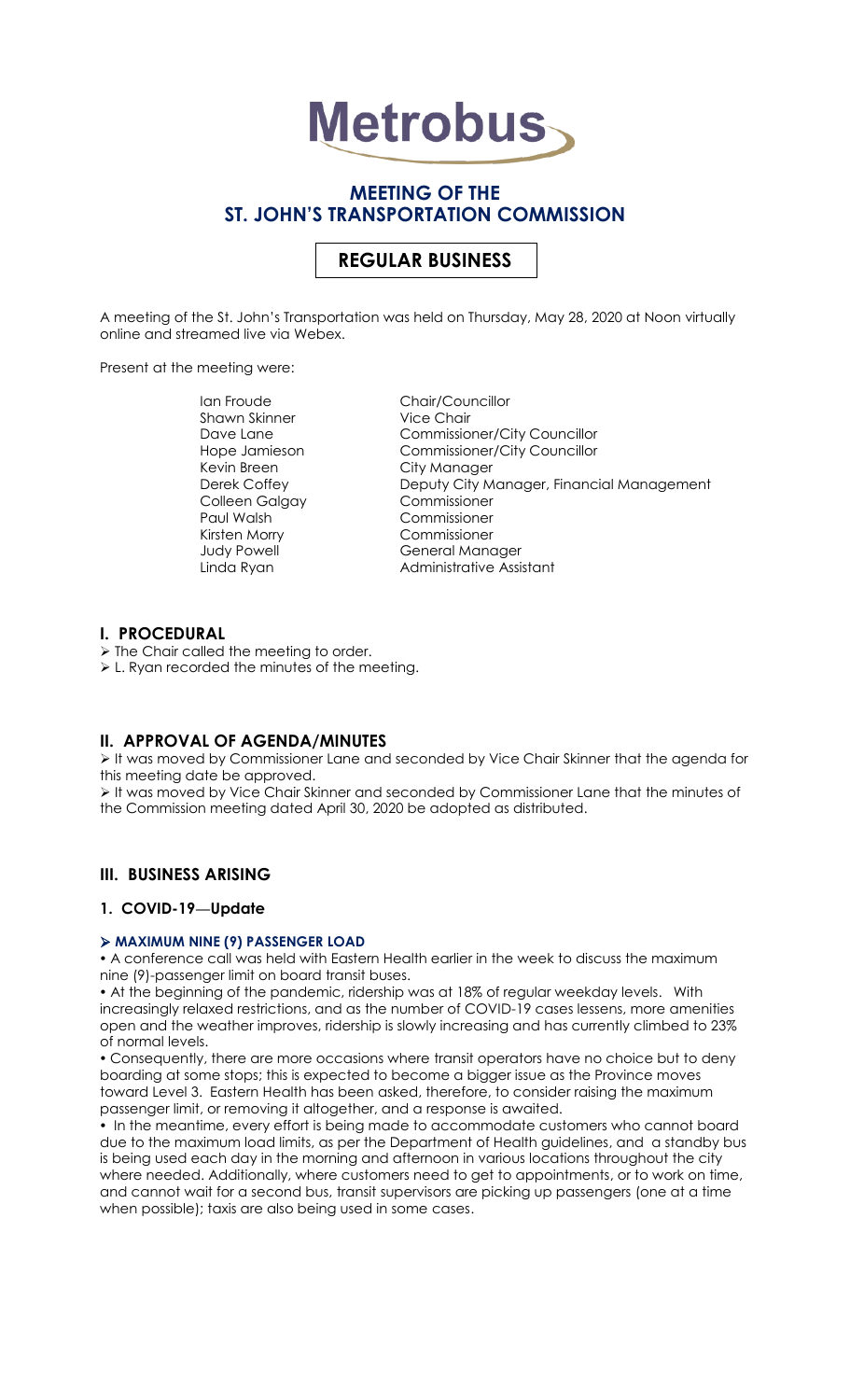

#### **RELEASE OF PRIVATE INFORMATION—CONTACT TRACING REQUEST BY EASTERN HEALTH**

. On April 11<sup>th</sup>, Eastern Health informed Metrobus that a person with COVID-19 had used public transit two days prior, on April 9th.

 Consequently, two (2) transit operators of that bus were immediately informed, tested and required to self-isolate for 14 days for monitoring purposes. Both employees returned to work following the required isolation period as they had not contracted the virus.

 Medical testing is recommended for all close contacts (defined as any individual who was within six (6) feet of an infected person starting from two (2) days before illness onset of confirmed or probable COCVID-19 patients). Individuals with laboratory-confirmed, or who are probable COVID-19 (symptomatic or asymptomatic) are evaluated and required to selfquarantine for 14 days from their last known exposure.

 Metrobus was, therefore, requested by Eastern Health to assist with contact tracing of anyone who may have travelled on the identified route.

 Concern was expressed by Vice Chair Skinner regarding the Commission's obligation to release the information in assisting Eastern Health and any potential liability relevant to privacy issues.

 The General Manager informed that she had been in contact with Kenessa Cutler, ATIPP Coordinator at the City. Ms. Cutler advised that the response by Metrobus was appropriate in that only the information requested was transmitted. While obtaining consent for disclosure of someone's information is the general rule, the Access to Information and Protection of Privacy Act, 2015 (ATIPPA) and Personal Health Information Act (PHIA) are not barriers to the appropriate sharing of personal information in an emergency where consent cannot be obtained.

 Both ATIPPA and PHIA have provisions that allow for disclosure in emergencies, or when the public interest trumps the protection of privacy; both are applicable in this situation. Section 9 of the ATIPPA requires disclosure of information about a risk of significant harm to the health or safety of the public.

 Both ATIPPA, 2015 and PHIA also contain sections that shield public bodies and custodians from lawsuits when they act in good faith under the Acts.

 Vice Chair Skinner stated that while he appreciates the position outlined and supports the action taken in releasing the information, he would like an overview of the parameters of this item, specifically surrounding how the information was released and a defined protocol established for any future requests.

ACTION: Vice Chair Skinner moved that the General Manager be directed to review policy and protocol surrounding release of personal information under the ATIPPA Act and report back to the Commission. The City Manager seconded the motion.

### **TRANSIT OPERATOR TRAINING**

. In-class and hands-on transit driver training, as well as Class 2 license road tests, is not possible under current COVID-19 physical distancing restrictions.

 The Driver Trainer has been assigned to road/dispatch duties to achieve mutually exclusive supervisor shifts as part of our COVID-19 business continuity plan.

 Under normal circumstances, training programs are generally conducted once or twice annually by Metrobus' Driver Trainer. Metrobus staff have been unable to run the transit operator recruitment process to conduct in-person interviews, and Motor Vehicle Registration (MVR) remains closed to obtain driver abstracts, write tests for permits to take road tests, etc. A request had been made to MVR to accommodate our driver trainees; a response has not been received up to this point.

### **VACATIONS—AVAILABILITY OF TRANSIT OPERATORS**

 Current staff shortages due to retirements, sickness, lack of new recruits and deferred in-house training programs for new replacement transit operators will make it tight for fall staffing. As the summer season approaches, the immediate need is for transit operators during the vacation period. Relief drivers are needed for vacation schedules and staffing will be tight. . If a recruitment process were to begin at this time, it would take approximately four (4) weeks to advertise, arrange virtual interviews, make offers and allow time for trainees to obtain medicals, drivers abstracts, certificates of conduct (if it is possible to obtain these documents as most businesses are currently performing only critical services) and obtain class 02 & 09 permits to begin the program.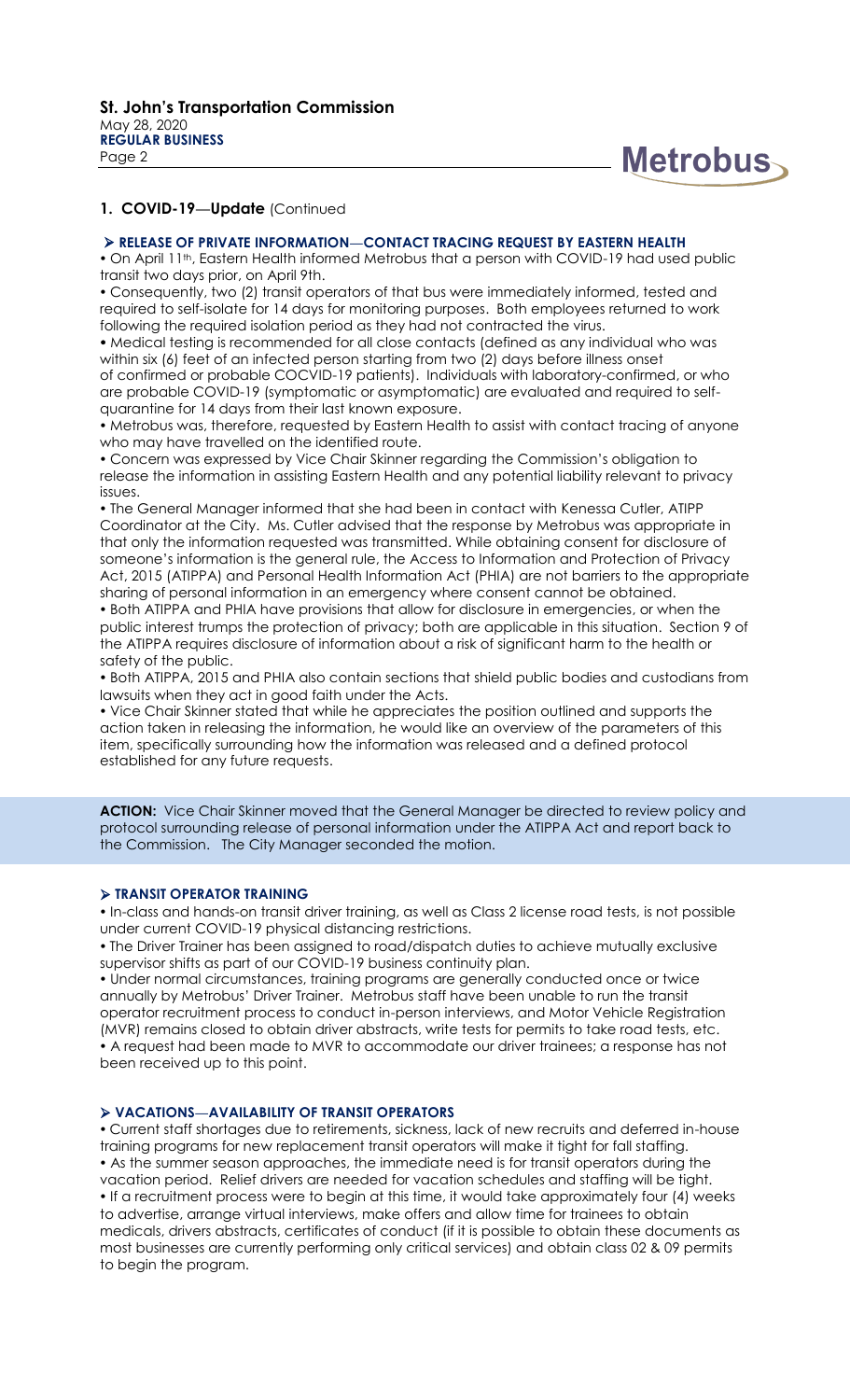

### **VACATIONS—AVAILABILITY OF TRANSIT OPERATORS** (Continued)

 The Transit Operator Training Program usually takes four (4) weeks to complete. Under normal circumstances, it may be possible to compress it to three (3) weeks. However, this may not be possible at this time due to COVID-19 and given the additional protocols required in order to limit contact (and achieve physical distancing) between trainees during the training program. This is assuming that MVR can accommodate our request. The entire process would take until the end of July for the trainees to be ready for service; at that time, we will already be several weeks into the summer service period.

### **MAINTENANCE, EMPLOYEE SHIFT SCEDHULES**

 Staffing schedules/levels necessitated by physical distancing is challenging in completing repairs and general maintenance work. Redundant shifts have been implemented in the Maintenance Department, such that if a shift is required to isolate due to an employee contracting the virus, the schedule enables the garage to remain operating.

 Staff members in other departments are working staggered hours as well to reduce employee interaction.

 The availability of maintenance parts for transit buses is becoming an issue due to the shutdown of many manufacturing plants which is severely impacting the supply chain. Delivery of the new Vicinity buses, originally scheduled for August, 2020, is delayed also because of manufacturing plant closures due to COVID-19.

#### **GOBUS**

 Commissioner Walsh inquired with respect to recent applications for GoBus service, particularly in light of some pandemic restrictions being lifted, and the resumption of eligibility assessments. The General Manager informed that no new applications have been received in recent weeks.

 MVT staff are screening bookings to support public health directives (essential travel only) and asking anyone who is unwell to stay home and contact 811. Drivers are completing direct trips rather than shared rides to support distancing efforts.

 Eligibility assessments for existing customers will resume with the advancement to Level 3 and physiotherapy, dental offices, etc. re-open.

#### **SUMMER, FALL SERVICE SCHEDULES**

. If government follows their plan through in easing restrictions through the various levels, it is likely that by September, the lower stages will be introduced (if no further outbreaks occur), which means many activities, except for major post-secondary institutions, will re-open. MUN and CNA have announced that classes will be online for the fall affecting about 30% of ridership. Indications are that many workplaces will remain at minimum staff onsite until at least later in the fall

 A recent survey of Canadians indicates that 25-30% feel uncomfortable about returning to crowded places (transit, malls, airplanes, cinemas, etc.) until there is a vaccine. On a call with other Canadian transit systems earlier in the week, several indicated that they expect ridership in the fall to be 50-70% of normal levels.

• In cautiously working toward a regular schedule in September, this, too, will bring some challenges.

#### **SUMMER, FALL SERVICE**

• In consideration of these factors, three (3) separate decisions are to be made regarding upcoming service levels:

- 1) whether or not to continue current (COVID-19) service levels throughout the summer, or shift to the regular summer schedule
- 2) to implement a regular full fall schedule in September vs. another level of service (regular summer service, COVID-19 schedule, or other)
- 3) if the planned enhancements to the Frequent Transit Network (FTN) will proceed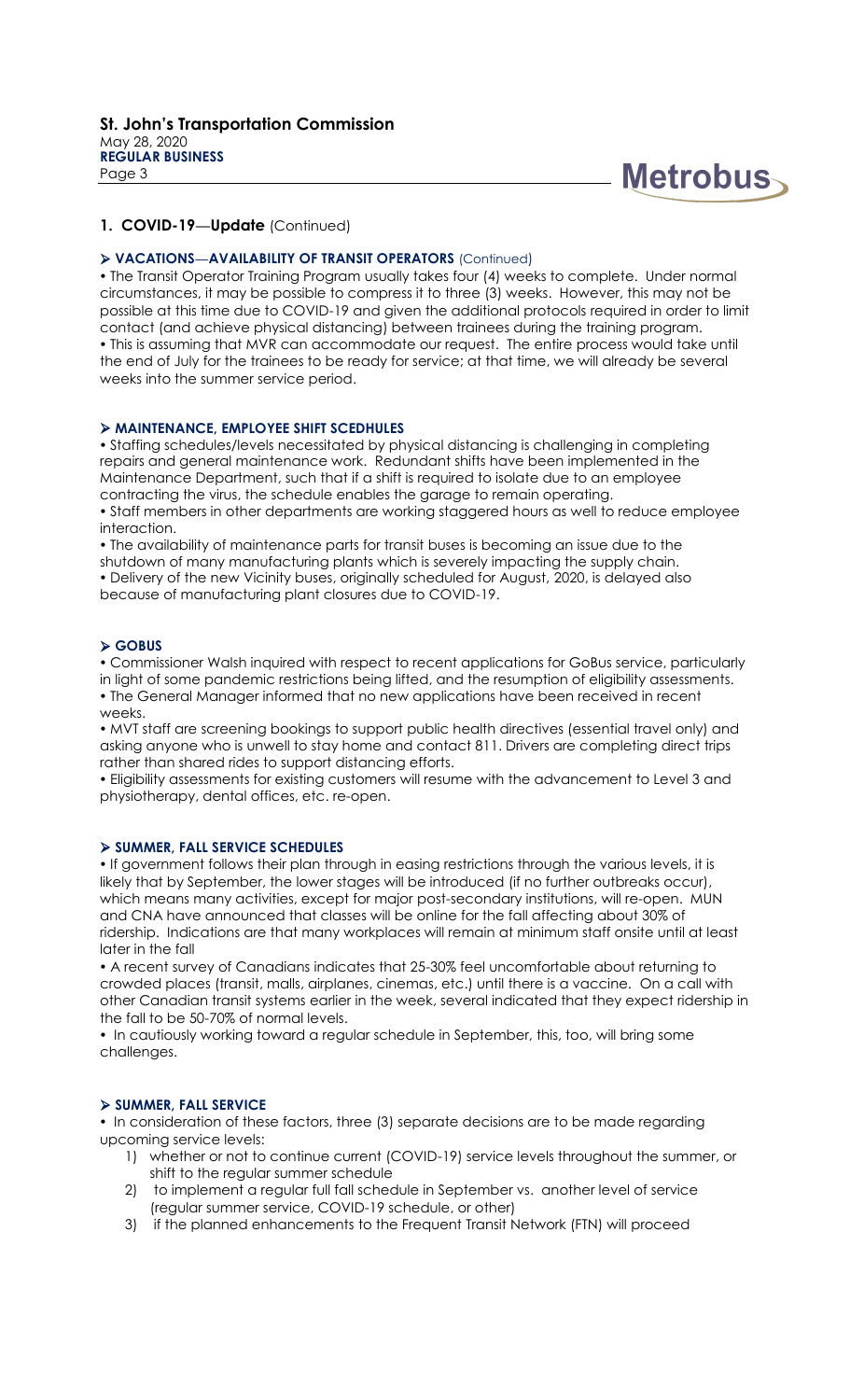

#### **BACKGROUND: SUMMER SCHEDULE (June—September)**

 The General Manager's previous email to the Commission summarizing Metrobus staff's recommendations pertaining to summer and fall service schedules, and the rationale behind the recommendations, was acknowledged, which members indicated they found to be very helpful.

• The main differences between the current COVID-19 schedule and summer schedule outlined in the email are:

—Route 5: The summer schedule adds a route 5 at night to increase frequency on one section of the route 2 from 60 minutes to 30 minutes from east end to Avalon Mall.

—Route 12: The current COVID-19 schedule is based on a 60-minute frequency; the summer service is based on a 30-minute frequency to 6:00 PM.

—Route 15: The summer schedule has extra route 15 at peak time to provide 30-minute frequency; the COVID-19 schedule is a 60-minute frequency all day.

—Route 19: The summer schedule has an extra route 19 at peak time to provide 30-minute frequency; COVID is 60-minute frequency all day.

—Route 18/25: Route 18 is currently operating on the COVID-19 schedule and route 25 is currently not in service. During the summer schedule, this route is in service to provide 30-minute service at peak times.

—Route 26: This route is currently not in service on the COVID-19 schedule; it does a single run in the morning to service MUN on a summer schedule.

#### **DISCUSSION**

 The General Manager recommended continuing the current COVID-19 schedule throughout the summer until the end of August. The original intent was to move to the regular summer schedule; staffing requirements for transit operators, however, will be tight moving into the vacation period.

• The current COVID-19 schedule allows for two (2) less transit operator shifts than the regular summer schedule. This provides more flexibility for relief if a transit operator happens to go off work for medical reasons, contracts the virus, or is in contact with someone who has contracted the virus and has to self-isolate for 14 days.

 Based on the factors noted above, and those previously covered *(under Transit Operator Training, Vacations-Availability of Transit Operators. etc.),* the recommendation by staff is to

remain on the current COVID-19 schedule for the remainder of the summer period. Commissioner Morry supported keeping the COVID-19 schedule as from an operational viewpoint , it makes sense to do so.

Commissioner Lane agreed with Commissioner Morry's comments.

 Commissioner Jamieson suggested that the current schedule be referred to by a different name other than COVID-19. She questioned should the Commission decide to keep the current schedule and, when the province moves forward to the next level of restrictions, ridership increases significantly, would the Commission be "married" to the current schedule.

 The General Manager advised that should demand be higher than anticipated, an additional standby bus could be used to accommodate ridership levels in specific areas. Some additional shifts could potentially be supplemented with overtime or taxis dispatched, if needed and depending on the situation, without having to commit to the full summer with extra shifts and a higher level of service.

 Vice Chair Skinner questioned if (based on the supplementary background documentation provided by the General Manager) there was analyses of the routes relative to the ridership currently carried, and if staff are comfortable in accommodating any unanticipated ridership volumes based on the recommendations provided.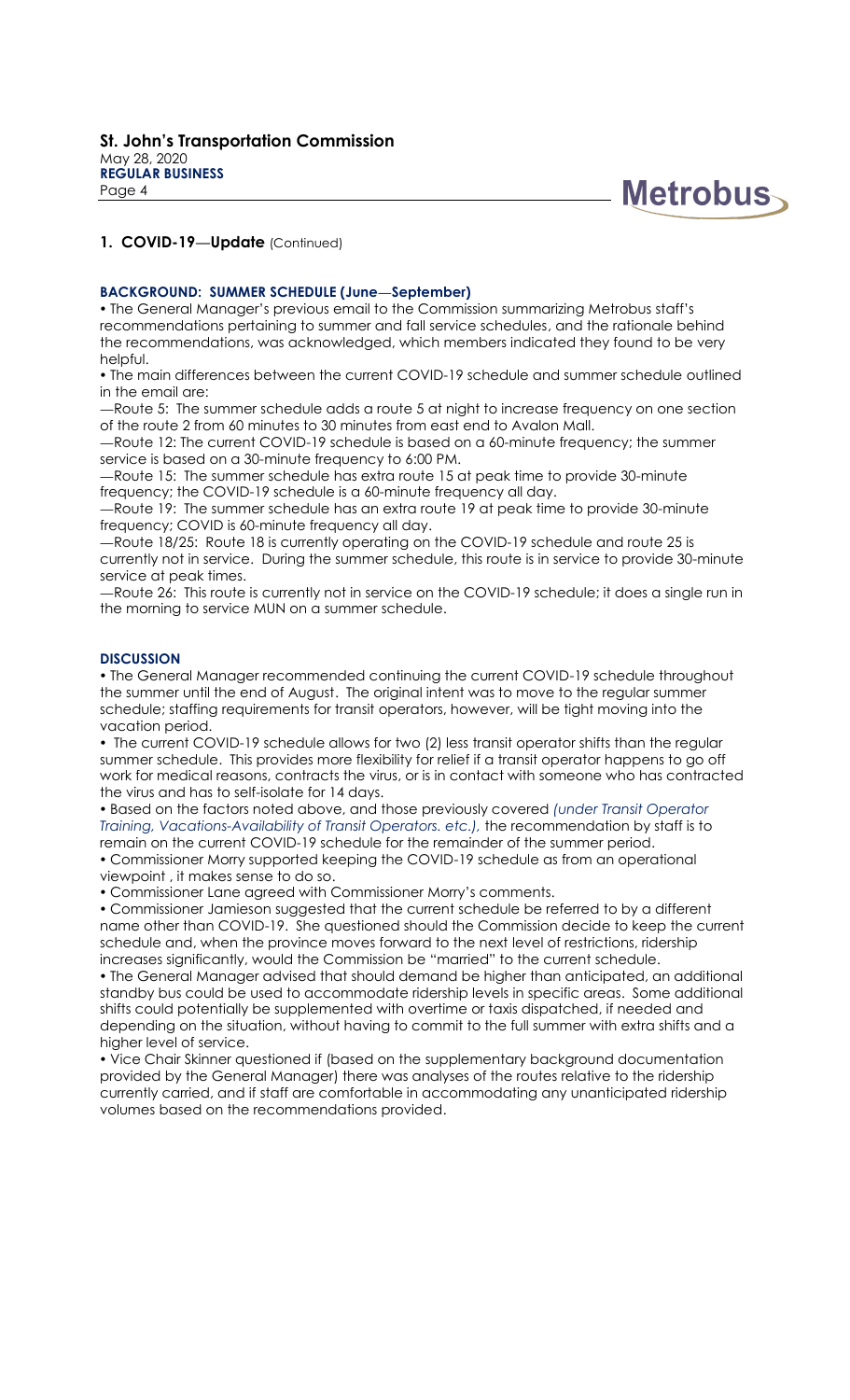

### **DISCUSSION**

(Continued)

 The General Manager advised that based on current ridership, accommodations can be made. The biggest issue is the impact Level 3 will have on ridership if the 9-passenger limit remains in place. In order to maintain that limit, we can respond with overtime shifts in the short term until the patterns are more accurately determined and, even then, there will still be 30 minute wait times for the 10<sup>th</sup> person for the next bus.

 The Chair clarified that a stand-by bus will still be needed in any case, whether at 30- or 60 minute frequency.

• He further noted that we are only one of two provinces in the country with the 9-passenger limit; this information was shared with Eastern Health during the discussion surrounding passenger load limits.

 Vice Chair Skinner assumed that when moving to the next level, where the numbers permitted for gatherings is increased, an increase in the passenger limit would be automatic.

. It was noted that this question has been asked of Eastern Health and a response is awaited. The 9-passenger limit on transit buses will be challenging as a bus is a constrained space with little room for physical distancing.

#### **ACTION:**

 After some discussion, it was moved by the City Manager, seconded by Commission Walsh and carried unanimously that the recommendation by staff to maintain the COVID-19 schedule be accepted and maintained throughout the summer, with the caveat that adaptations, in terms of additional buses, etc., be made as necessary.

#### **BACKGROUND: FALL SCHEDULE (September—April)**

• Key differences between the regular fall service vs summer service include:

— The fall regular schedule offers I5-minute peak-time service on core routes 1, 2, 3 and 10 with 30-minute service to 8:00 PM, and 60-minute service after 8:00 PM.

—The summer schedule is 30-minute service all day to 6:00 PM, and 60-minute service after 6:00 PM.

—Express routes 13, 24 and 26 do not operate in summer; these routes provides direct service to MUN and CNA.

—During the fall, routes 15 and 19 have 30-minute frequency all day to 6:00 PM, and 60-minute frequency after.

—The summer schedule is 30-minute service during peak time only, and 60-minute frequency at all other times.

#### **DISCUSSION**

 The City Manager expressed that he was uncomfortable in making a decision at this time regarding fall service since many things could change between now and then in light of COVID-19. He asked the reason a decision is needed now with respect to service levels in the fall.

 The General Manager explained that both schedules are normally prepared and picked by transit operators simultaneously to avoid duplication of work. To prepare a fall schedule separately, much work is to be done over the summer, and it is challenging during summertime to achieve the shift pick while transit operators are on vacation.

• The City Manager suggested that the Union be approached for their cooperation in picking work schedules outside of the normal timelines.

 The General Manager further noted that post-secondary institutions will be closed for the fall session, with less traffic to those areas. Additionally, workplaces and some businesses will likely not be operating at 100% capacity in the fall. Nationally, transit systems are expecting 50-70% of normal ridership levels in the fall.

 Commissioner Jamieson indicated her hesitation in making a decision at this time as the situation remains fluid in terms of relaxing restrictions and opening more businesses and services; and once permitted, current restrictions imposed on transit will need to be relaxed as well to accommodate those areas.

 The Chair asked the repercussions of not making a decision at this time regarding the fall schedule.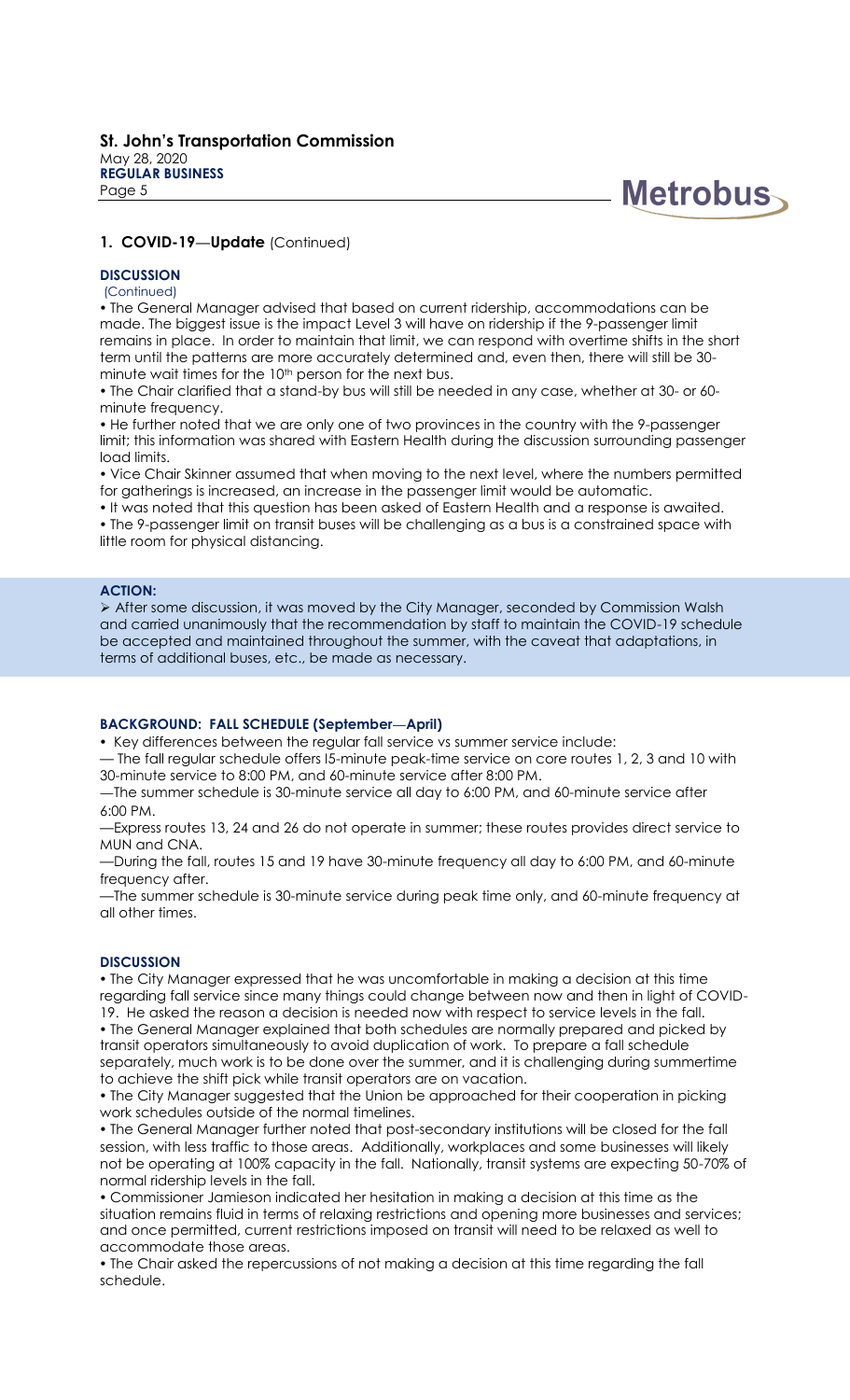

#### **DISCUSSION** (Continued)

Chair Froude expressed that he would personally like the flexibility to:

—maintain a full fall schedule, if the situation merits and allows for it, and not pare back on the core service because post-secondary institutions are closed; people are still relying on transit to get to work, appointments, etc.

—potentially add frequency on routes 1, 2, 3 and 10, closer to the regular schedule —not do the Express routes in September

—add frequency on routes 15 and 19, depending on what we know to that point.

Commissioner Lane asked that the subject of the fall schedule be revisited in August.

 Commissioners Galgay and Walsh agreed that a decision regarding the fall schedule be deferred.

 The General Manager indicated that operationally, staff will continue forward with preparation of a work schedule and arrange for transit operators to pick both a summer schedule and a COVID-19 schedule for fall work, with the understanding that if a decision is made for the fall in terms of service levels, and there is a need to build upon that service schedule, then the gaps will need to be filled with overtime, or otherwise, in order to get the service on the street; and a new shift pick will start in September.

 The City Manager asked for clarification as to how overtime would play into this scenario. The General Manager explained that a schedule will be built based on a regular work week for transit operators. If it becomes necessary to add to service levels, then any gaps could potentially be filled with temporary transit operators on a call-back basis. If this is not possible, then permanent transit operators may need to be called back to fill in as a short-term solution until a new work schedule can be picked.

 The City Manager expressed that depending on when the decision is made, and how quickly a new work schedule can be prepared, the Union be asked to provide some relaxation on the timeframes for picking their fall work schedules,

### **ACTION:**

It was agreed that a decision regarding the fall schedule be deferred until later in the summer.

### **2. Tire Tender**

 $\triangleright$  At the April 30<sup>th</sup> business meeting, Commissioner Walsh had requested the number of inquiries received about the recent tire tender that closed on April 24, 2020 and confirmation of the companies that had picked up the tender.

The General Manager confirmed that a single inquiry was received and that the company that made the inquiry, GCR, was the successful bidder.

# **3. Kiosk Update**

 As a follow-up to the last meeting, in reviewing the contract schedule, the General Manager informed that the two-year proof-of-concept period will expire for two (2) of the kiosks at the end of August, 2020, and two (2) at the end of the current calendar year.

 $\triangleright$  Continuous discussions with Bell, and those regarding cameras, with which difficulties have been experienced, have proven unsuccessful. A key Bell staff member who worked on this project and was involved in the original discussions, is no longer with Bell; and there has been no success in having the issues with this item addressed.

 $\triangleright$  It is anticipated that upon expiry of the two-year proof of contract, this will also end the contract with Bell in its entirety.

 Vice Chair Skinner expressed that, in his opinion, Bell had over promised and under delivered its product and service, and he will be glad to see the arrangement finally come to end.

Commissioner Walsh agreed with the clarity and content of Vice Chair Skinner's comments.